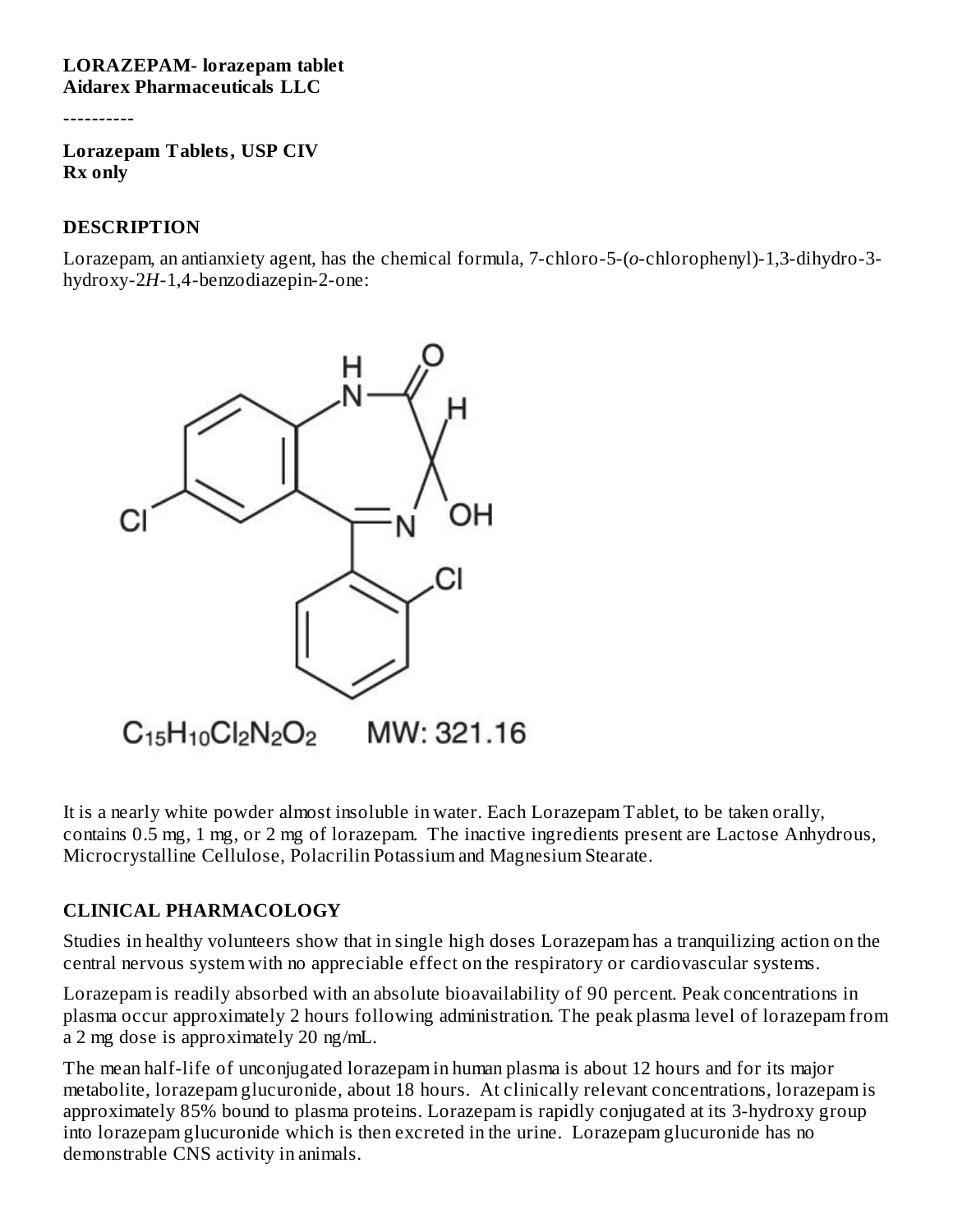The plasma levels of lorazepam are proportional to the dose given. There is no evidence of accumulation of lorazepam on administration up to six months.

Studies comparing young and elderly subjects have shown that advancing age does not have a significant effect on the pharmacokinetics of lorazepam. However, in one study involving single intravenous doses of 1.5 to 3 mg of Lorazepam, mean total body clearance of lorazepam decreased by 20% in 15 elderly subjects of 60 to 84 years of age compared to that in 15 younger subjects 19 to 38 years of age.

## **INDICATIONS AND USAGE**

Lorazepam is indicated for the management of anxiety disorders or for the short-term relief of the symptoms of anxiety or anxiety associated with depressive symptoms. Anxiety or tension associated with the stress of everyday life usually does not require treatment with an anxiolytic.

The effectiveness of Lorazepam in long-term use, that is, more than 4 months, has not been assessed by systematic clinical studies. The physician should periodically reassess the usefulness of the drug for the individual patient.

### **CONTRAINDICATIONS**

Lorazepam is contraindicated in patients with

- -hypersensitivity to benzodiazepines or to any components of the formulation.
- -acute narrow-angle glaucoma.

# **WARNINGS**

Pre-existing depression may emerge or worsen during use of benzodiazepines including lorazepam. Lorazepam is not recommended for use in patients with a primary depressive disorder or psychosis.

Use of benzodiazepines, including lorazepam, both used alone and in combination with other CNS depressants may lead to potentially fatal respiratory depression. (See **PRECAUTIONS, Clinically Significant Drug Interactions**)

Use of benzodiazepines, including lorazepam, may lead to physical and psychological dependence.

As with all patients on CNS-depressant drugs, patients receiving lorazepam should be warned not to operate dangerous machinery or motor vehicles and that their tolerance for alcohol and other CNS depressants will be diminished.

## **Physical and Psychological Dependence**

The use of benzodiazepines, including lorazepam, may lead to physical and psychological dependence. The risk of dependence increases with higher doses and longer term use and is further increased in patients with a history of alcoholism or drug abuse or in patients with significant personality disorders. The dependence potential is reduced when lorazepam is used at the appropriate dose for short-term treatment. Addiction-prone individuals (such as drug addicts or alcoholics) should be under careful surveillance when receiving lorazepam or other psychotropic agents.

In general, benzodiazepines should be prescribed for short periods only (e.g. 2 to 4 weeks). Extension of the treatment period should not take place without reevaluation of the need for continued therapy. Continuous long-term use of the product is not recommended. Withdrawal symptoms (e.g. rebound insomnia) can appear following cessation of recommended doses after as little as one week of therapy. Abrupt discontinuation of product should be avoided and a gradual dosage-tapering schedule followed after extended therapy.

Abrupt termination of treatment may be accompanied by withdrawal symptoms. Symptoms reported following discontinuation of benzodiazepines include headache, anxiety, tension, depression, insomnia, restlessness, confusion, irritability, sweating, rebound phenomena, dysphoria, dizziness, derealization,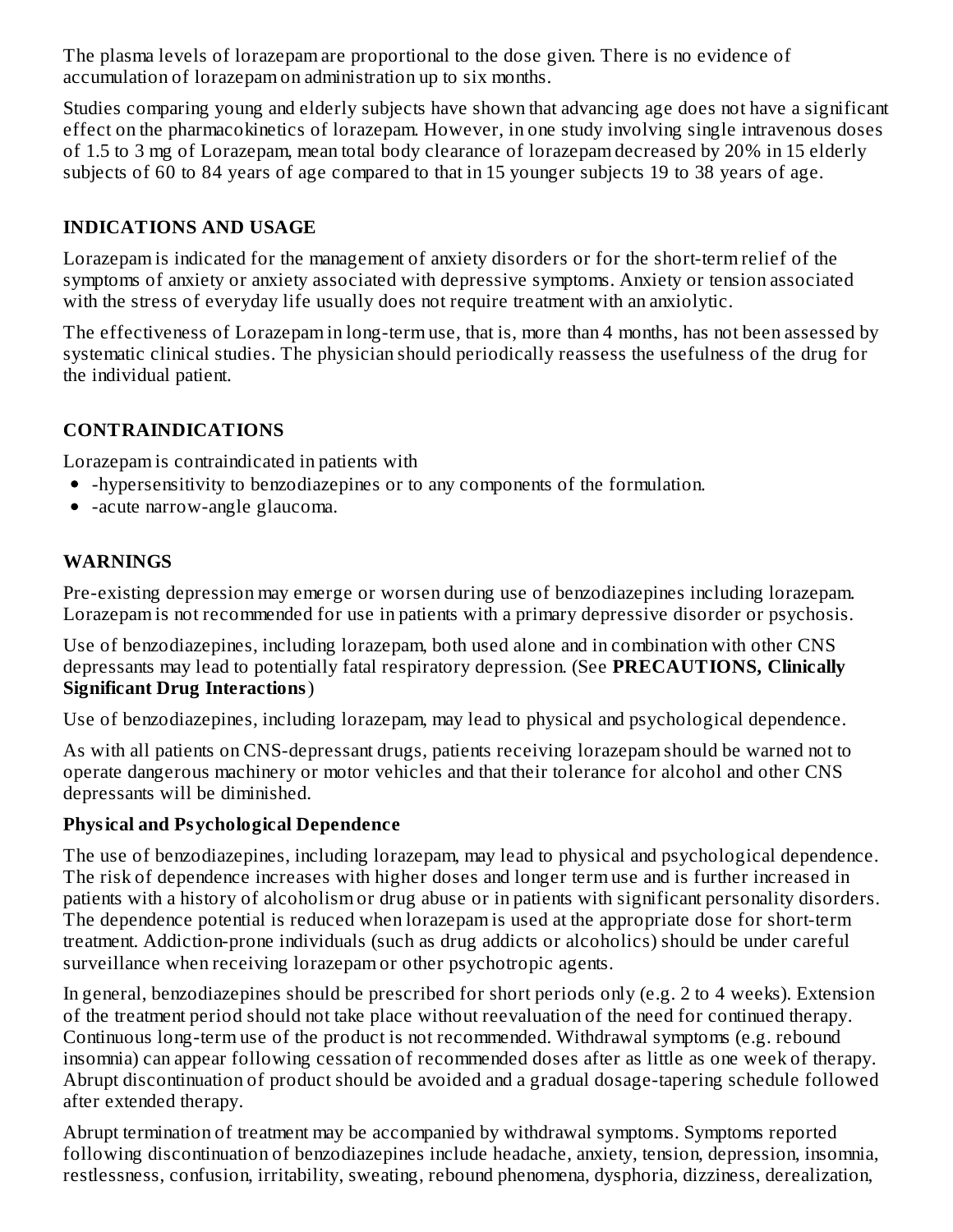depersonalization, hyperacusis, numbness/tingling of extremities, hypersensitivity to light, noise, and physical contact/perceptual changes, involuntary movements, nausea, vomiting, diarrhea, loss of appetite, hallucinations/delirium, convulsions/seizures, tremor, abdominal cramps, myalgia, agitation, palpitations, tachycardia, panic attacks, vertigo, hyperreflexia, short-term memory loss, and hyperthermia. Convulsions/seizures may be more common in patients with pre-existing seizure disorders or who are taking other drugs that lower the convulsive threshold such as antidepressants.

There is evidence that tolerance develops to the sedative effects of benzodiazepines. Lorazepam may have abuse potential, especially in patients with a history of drug and/or alcohol abuse.

# **PRECAUTIONS**

In patients with depression, a possibility for suicide should be borne in mind; benzodiazepines should not be used in such patients without adequate anti-depressant therapy.

Lorazepam should be used with caution in patients with compromised respiratory function (e.g. COPD, sleep apnea syndrome).

Elderly or debilitated patients may be more susceptible to the sedative effects of lorazepam. Therefore these patients should be monitored frequently and have their dosage adjusted carefully according to patient response; the initial dosage should not exceed 2 mg.

Paradoxical reactions have been occasionally reported during benzodiazepine use. Such reactions may be more likely to occur in children and the elderly. Should these occur, use of the drug should be discontinued.

The usual precautions for treating patients with impaired renal or hepatic function should be observed. As with all benzodiazepines, the use of lorazepam may worsen hepatic encephalopathy; therefore, lorazepam should be used with caution in patients with severe hepatic insufficiency and/or encephalopathy. Dosage for patients with severe hepatic insufficiency should be adjusted carefully according to patient response; lower doses may be sufficient in such patients.

In patients where gastrointestinal or cardiovascular disorders coexist with anxiety, it should be noted that lorazepam has not been shown to be of significant benefit in treating the gastrointestinal or cardiovascular component.

Esophageal dilation occurred in rats treated with lorazepam for more than one year at 6 mg/kg/day. The no-effect dose was 1.25 mg/kg/day (approximately 6 times the maximum human therapeutic dose of 10 mg per day). The effect was reversible only when the treatment was withdrawn within two months of first observation of the phenomenon. The clinical significance of this is unknown. However, use of lorazepam for prolonged periods and in geriatric patients requires caution, and there should be frequent monitoring for symptoms of upper G.I. disease.

Safety and effectiveness of Lorazepam in children of less than 12 years have not been established.

## **Information for Patients**

To assure the safe and effective use of Lorazepam, patients should be informed that, since benzodiazepines may produce psychological and physical dependence, it is advisable that they consult with their physician before either increasing the dose or abruptly discontinuing this drug.

# **Ess ential Laboratory Tests**

Some patients on Lorazepam have developed Leucopenia, and some have had elevations of LDH. As with other benzodiazepines, periodic blood counts and liver-function tests are recommended for patients on long-term therapy.

# **Clinically Significant Drug Interactions**

The benzodiazepines, including Lorazepam, produce increased CNS-depressant effects when administered with other CNS depressants such as alcohol, barbiturates, antipsychotics,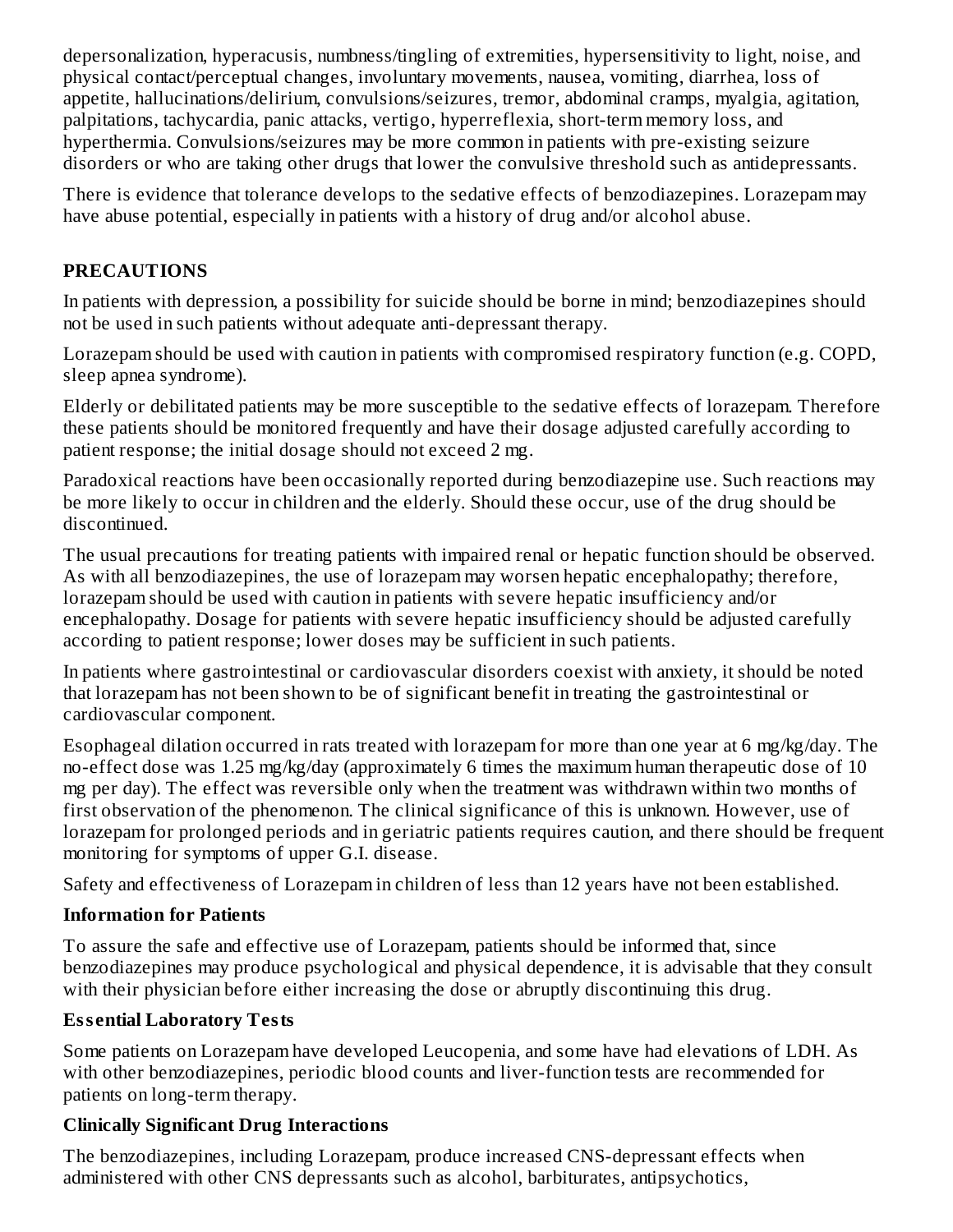sedative/hypnotics, anxiolytics, antidepressants, narcotic analgesics, sedative antihistamines, anticonvulsants, and anesthetics.

Concomitant use of clozapine and lorazepam may produce marked sedation, excessive salivation, hypotension, ataxia, delirium and respiratory arrest.

Concurrent administration of lorazepam with valproate may result in increased plasma concentrations and reduced clearance of lorazepam. Lorazepam dosage should be reduced to approximately 50% when coadministered with valproate.

Concurrent administration of lorazepam with probenecid may result in a more rapid onset or prolonged effect of lorazepam due to increased half-life and decreased total clearance. Lorazepam dosage needs to be reduced by approximately 50% when coadministered with probenecid.

The effects of probenecid and valproate on lorazepam may be due to inhibition of glucuronidation.

Administration of theophylline or aminophylline may reduce the sedative effects of benzodiazepines, including lorazepam.

## **Carcinogenesis and Mutagenesis**

No evidence of carcinogenic potential emerged in rats during an 18-month study with Lorazepam. No studies regarding mutagenesis have been performed.

# **Pregnancy**

Reproductive studies in animals were performed in mice, rats, and two strains of rabbits. Occasional anomalies (reduction of tarsals, tibia, metatarsals, malrotated limbs, gastroschisis, malformed skull, and microphthalmia) were seen in drug-treated rabbits without relationship to dosage. Although all of these anomalies were not present in the concurrent control group, they have been reported to occur randomly in historical controls. At doses of 40 mg/kg and higher, there was evidence of fetal resorption and increased fetal loss in rabbits which was not seen at lower doses.

The clinical significance of the above findings is not known. However, an increased risk of congenital malformations associated with the use of minor tranquilizers (chlordiazepoxide, diazepam, and meprobamate) during the first trimester of pregnancy has been suggested in several studies. Because the use of these drugs is rarely a matter of urgency, the use of lorazepam during this period should be avoided. The possibility that a woman of childbearing potential may be pregnant at the time of institution of therapy should be considered. Patients should be advised that if they become pregnant, they should communicate with their physician about the desirability of discontinuing the drug.

In humans, blood levels obtained from umbilical cord blood indicate placental transfer or lorazepam and lorazepam glucuronide. Infants of mothers who ingested benzodiazepines for several weeks or more preceding delivery have been reported to have withdrawal symptoms during the postnatal period. Symptoms such as hypoactivity, hypotonia, hypothermia, respiratory depression, apnea, feeding problems, and impaired metabolic response to cold stress have been reported in neonates born of mothers who have received benzodiazepines during the late phase of pregnancy or at delivery.

# **Nursing Mothers**

Lorazepam has been detected in human breast milk; therefore, it should not be administered to breastfeeding women, unless the expected benefit to the woman outweighs the potential risk to the infant.

Sedation and inability to suckle have occurred in neonates of lactating mothers taking benzodiazepines. Infants of lactating mothers should be observed for pharmacological effects (including sedation and irritability).

# **Geriatric Us e**

Clinical studies of lorazepam generally were not adequate to determine whether subjects aged 65 and over respond differently than younger subjects; however, the incidence of sedation and unsteadiness was observed to increase with age (see **ADVERSE REACTIONS**).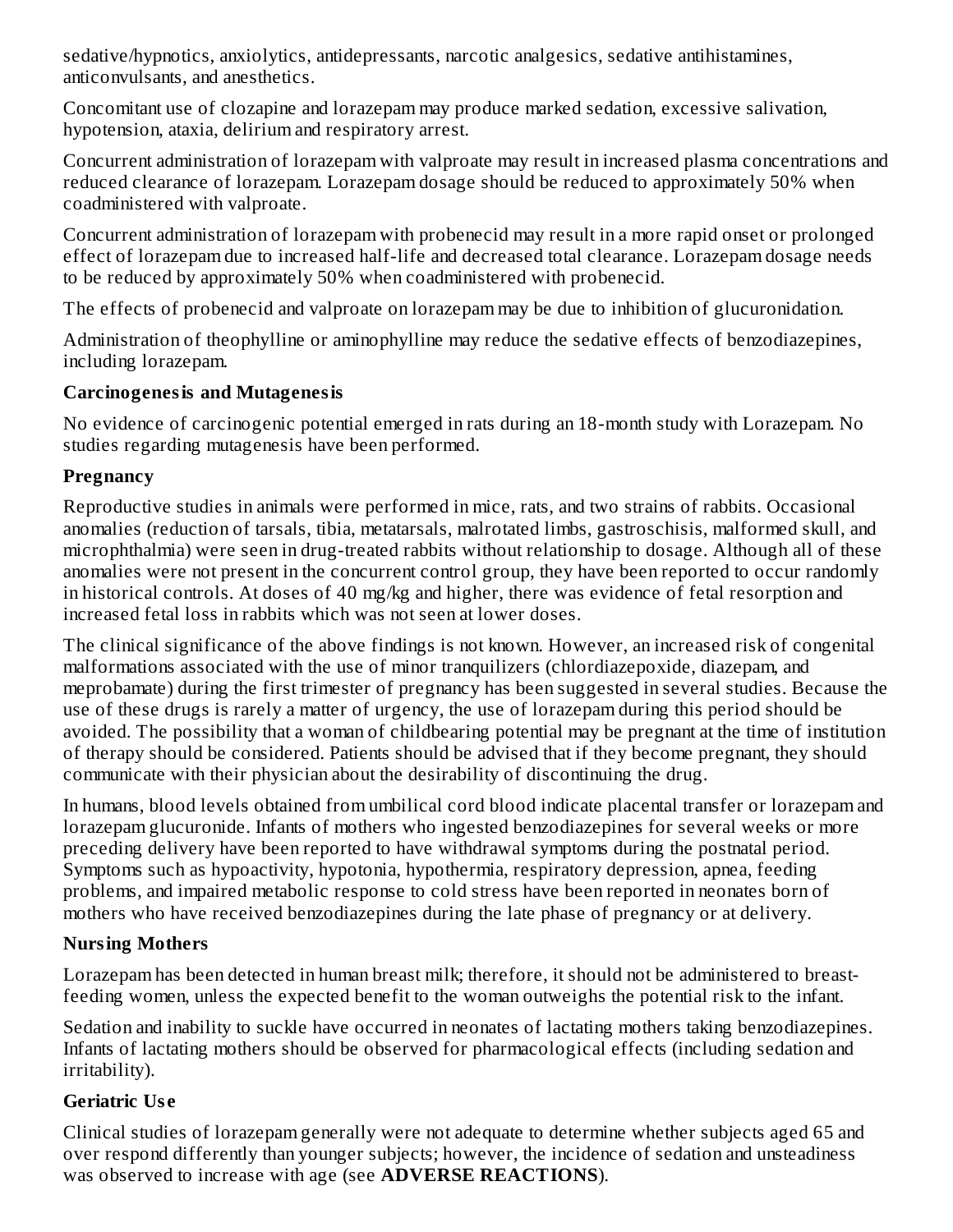Age does not appear to have a significant effect on lorazepam kinetics (see **CLINICAL PHARMACOLOGY**).

Clinical circumstances, some of which may be more common in the elderly, such as hepatic or renal impairment, should be considered. Greater sensitivity (e.g. sedation) of some older individuals cannot be ruled out. In general, dose selection for an elderly patient should be cautious, and lower doses may be sufficient in these patients (see **DOSAGE AND ADMINISTRATION**).

# **ADVERSE REACTIONS**

Most adverse reactions to benzodiazepines, including CNS effects and respiratory depression, are dose dependent, with more severe effects occurring with high doses.

In a sample of about 3500 patients treated for anxiety, the most frequent adverse reaction to lorazepam was sedation (15.9%), followed by dizziness (6.9%), weakness (4.2%), and unsteadiness (3.4%). The incidence of sedation and unsteadiness increased with age.

Other adverse reactions to benzodiazepines, including lorazepam are fatigue, drowsiness, amnesia, memory impairment, confusion, disorientation, depression, unmasking of depression, disinhibition, euphoria, suicidal ideation/attempt, ataxia, asthenia, extrapyramidal symptoms, convulsions/seizures, tremor, vertigo, eye-function/visual disturbance (including diplopia and blurred vision), dysarthria, slurred speech, change in libido, impotence, decreased orgasm; headache, coma; respiratory depression, apnea, worsening of sleep apnea, worsening of obstructive pulmonary disease; gastrointestinal symptoms including nausea, change in appetite, constipation, jaundice, increase in bilirubin, increase in liver transaminases, increase in alkaline phosphatase; hypersensitivity reactions, anaphylactic/oid reactions; dermatological symptoms, allergic skin reactions, alopecia; SIADH, hyponatremia, thrombocytopenia, agranulocytosis, pancytopenia; hypothermia; and autonomic manifestations.

Paradoxical reactions, including anxiety, excitation, agitation, hostility, aggression, rage, sleep disturbances/insomnia, sexual arousal, and hallucinations may occur. Small decreases in blood pressure and hypotension may occur but are usually not clinically significant, probably being related to the relief of anxiety produced by lorazepam.

## **OVERDOSAGE**

In postmarketing experience, overdose with lorazepam has occurred predominantly in combination with alcohol and/or other drugs. Therefore, in the management of overdosage, it should be borne in mind that multiple agents may have been taken.

#### **Symptoms**

Overdosage of benzodiazepines is usually manifested by varying degrees of central nervous system depression ranging from drowsiness to coma. In mild cases, symptoms include drowsiness, mental confusion, paradoxical reactions, dysarthria and lethargy. In more serious cases, and especially when other drugs or alcohol were ingested, symptoms may include ataxia, hypotonia, hypotension, cardiovascular depression, respiratory depression, hypnotic state, coma, and death.

#### **Management**

General supportive and symptomatic measures are recommended; vital signs must be monitored and the patient closely observed. When there is a risk of aspiration, induction of emesis is not recommended. Gastric lavage may be indicated if performed soon after ingestion or in symptomatic patients. Administration of activated charcoal may also limit drug absorption. Hypotension, though unlikely, usually may be controlled with norepinephrine bitartrate injection. Lorazepam is poorly dialyzable. Lorazepam glucuronide, the inactive metabolite, may be highly dialyzable.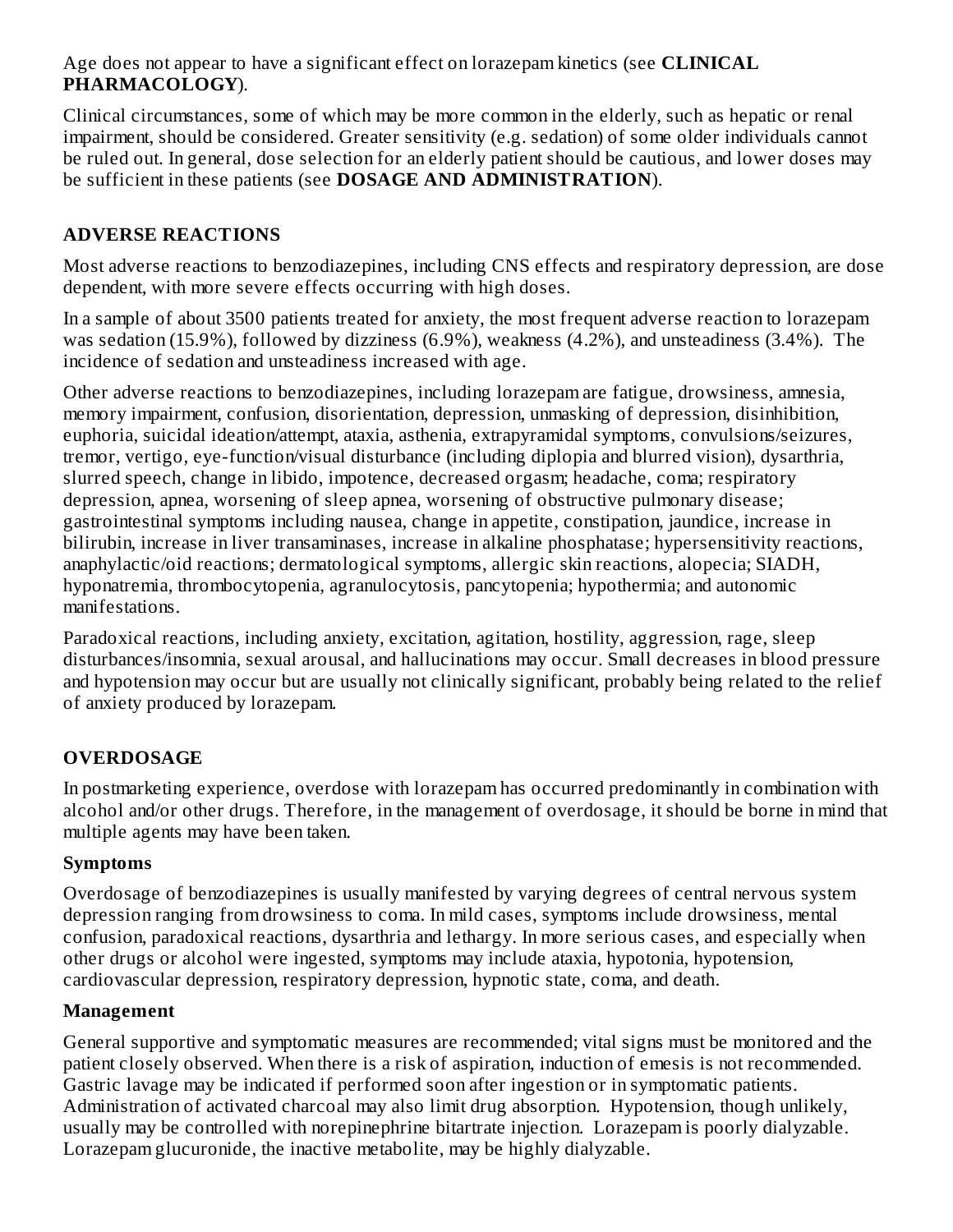The benzodiazepine antagonist flumazenil may be used in hospitalized patients as an adjunct to, not as a substitute for, proper management of benzodiazepine overdose. **The pres criber should be aware of a risk of s eizure in association with flumazenil treatment, particularly in long-term benzodiazepine us ers and in cyclic antidepressant overdos e.** The complete flumazenil package insert including **"CONTRAINDICATIONS"**, **"WARNINGS"**, and **"PRECAUTIONS"** should be consulted prior to use.

### **DOSAGE AND ADMINISTRATION**

Lorazepam Tablets, USP are administered orally. For optimal results, dose, frequency of administration, and duration of therapy should be individualized according to patient response. To facilitate this, 0.5 mg, 1 mg, and 2 mg tablets are available.

The usual range is 2 to 6 mg/day given in divided doses, the largest dose being taken before bedtime, but the daily dose may vary from  $1$  to  $10$  mg/day.

For anxiety, most patients require an initial dose of 2 to 3 mg/day given b.i.d. or t.i.d.

For insomnia due to anxiety or transient situational stress, a single daily dose of 2 to 4 mg may be given, usually at bedtime.

For elderly or debilitated patients, an initial dosage of 1 to 2 mg/day in divided doses is recommended, to be adjusted as needed and tolerated.

The dosage of lorazepam tablets should be increased gradually when needed to help avoid adverse effects. When higher dosage is indicated, the evening dose should be increased before the daytime doses.

### **HOW SUPPLIED**

Lorazepam Tablets, USP are available in the following dosage strengths:

**1 mg** white, round, flat face, beveled edge tablets, debossed "EP 905" and scored on one side and "1" on the other side.

They are available as follows:

```
120 TABLET in a BOTTLE
(53217-208-02)
30 TABLET in a BOTTLE (53217-
208-30)
45 TABLET in a BOTTLE (53217-
208-45)
60 TABLET in a BOTTLE (53217-
208-60)
90 TABLET in a BOTTLE (53217-
208-90)
5 TABLET in a BOTTLE (53217-
208-05)
```
#### **BOTTLES:**

Keep tightly closed

Store at 20° to 25°C (68° to 77°F) [See USP Controlled Room Temperature].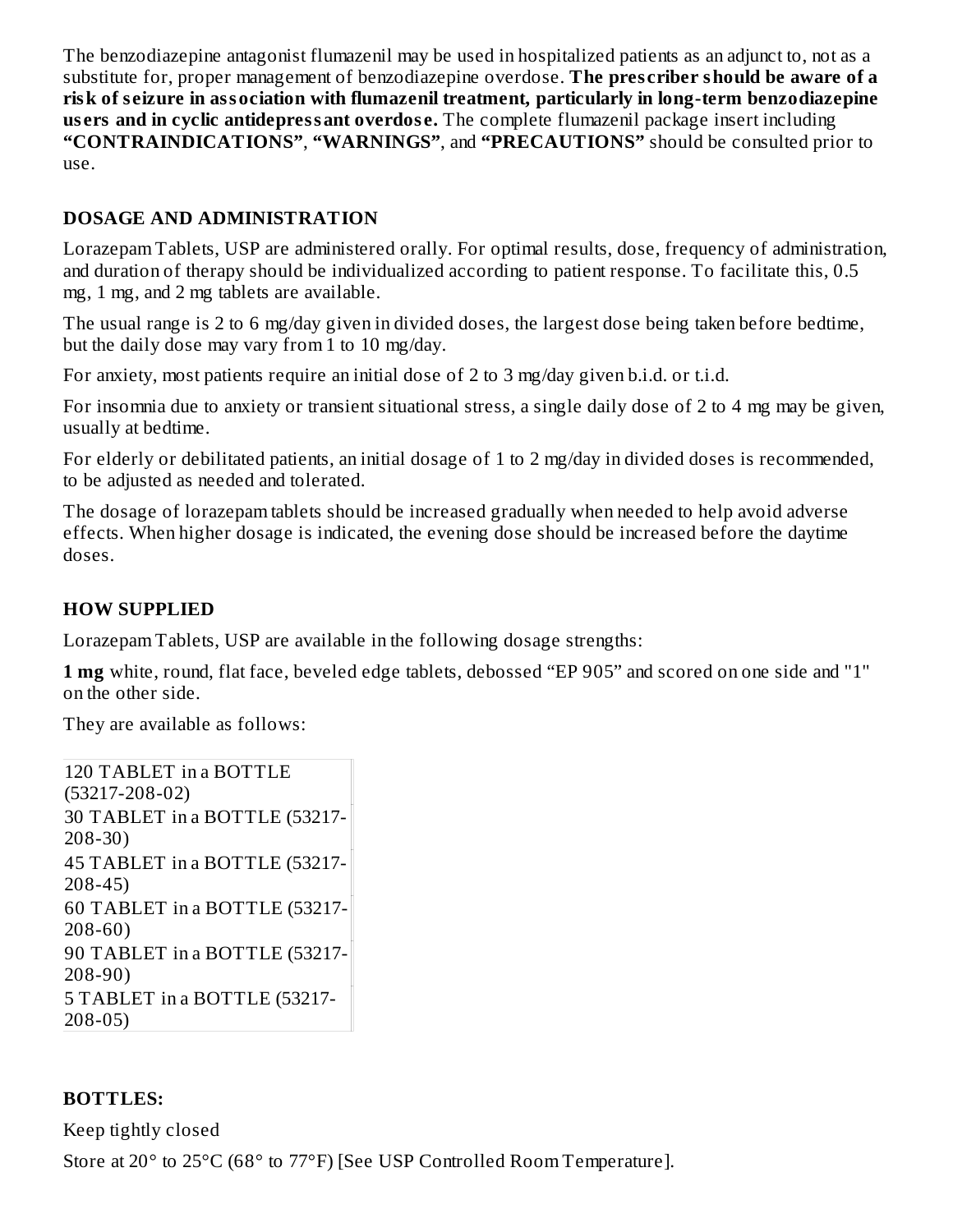Dispense in a tight container. Repackaged by Aidarex Pharmaceuticals, LLC Corona, CA 92880

#### **PRINCIPAL DISPLAY PANEL**



| <b>LORAZEPAM</b>                                           |                                   |                     |                 |                                  |  |
|------------------------------------------------------------|-----------------------------------|---------------------|-----------------|----------------------------------|--|
| lorazepam tablet                                           |                                   |                     |                 |                                  |  |
|                                                            |                                   |                     |                 |                                  |  |
| <b>Product Information</b>                                 |                                   |                     |                 |                                  |  |
| Product Type                                               | HUMAN PRESCRIPTION<br><b>DRUG</b> | Item Code (Source)  |                 | NDC:53217-<br>208(NDC:69315-905) |  |
| <b>Route of Administration</b>                             | ORAL                              | <b>DEA Schedule</b> |                 | CIV                              |  |
|                                                            |                                   |                     |                 |                                  |  |
| <b>Active Ingredient/Active Moiety</b>                     |                                   |                     |                 |                                  |  |
| <b>Ingredient Name</b>                                     | <b>Basis of Strength</b>          | Strength            |                 |                                  |  |
| LORAZEPAM (UNII: O26FZP769L) (LORAZEPAM - UNII:O26FZP769L) | LORAZEPAM                         |                     | 1 <sub>mg</sub> |                                  |  |
|                                                            |                                   |                     |                 |                                  |  |
| <b>Inactive Ingredients</b>                                |                                   |                     |                 |                                  |  |
|                                                            |                                   | Strength            |                 |                                  |  |
| ANHYDROUS LACTOSE (UNII: 3SY5LH9PMK)                       |                                   |                     |                 |                                  |  |
| MAGNESIUM STEARATE (UNII: 70097M6130)                      |                                   |                     |                 |                                  |  |
| CELLULOSE, MICRO CRYSTALLINE (UNII: OP1R32D61U)            |                                   |                     |                 |                                  |  |
| POLACRILIN POTASSIUM (UNII: 0BZ5A00FQU)                    |                                   |                     |                 |                                  |  |
|                                                            |                                   |                     |                 |                                  |  |
|                                                            |                                   |                     |                 |                                  |  |
| <b>Product Characteristics</b>                             |                                   |                     |                 |                                  |  |